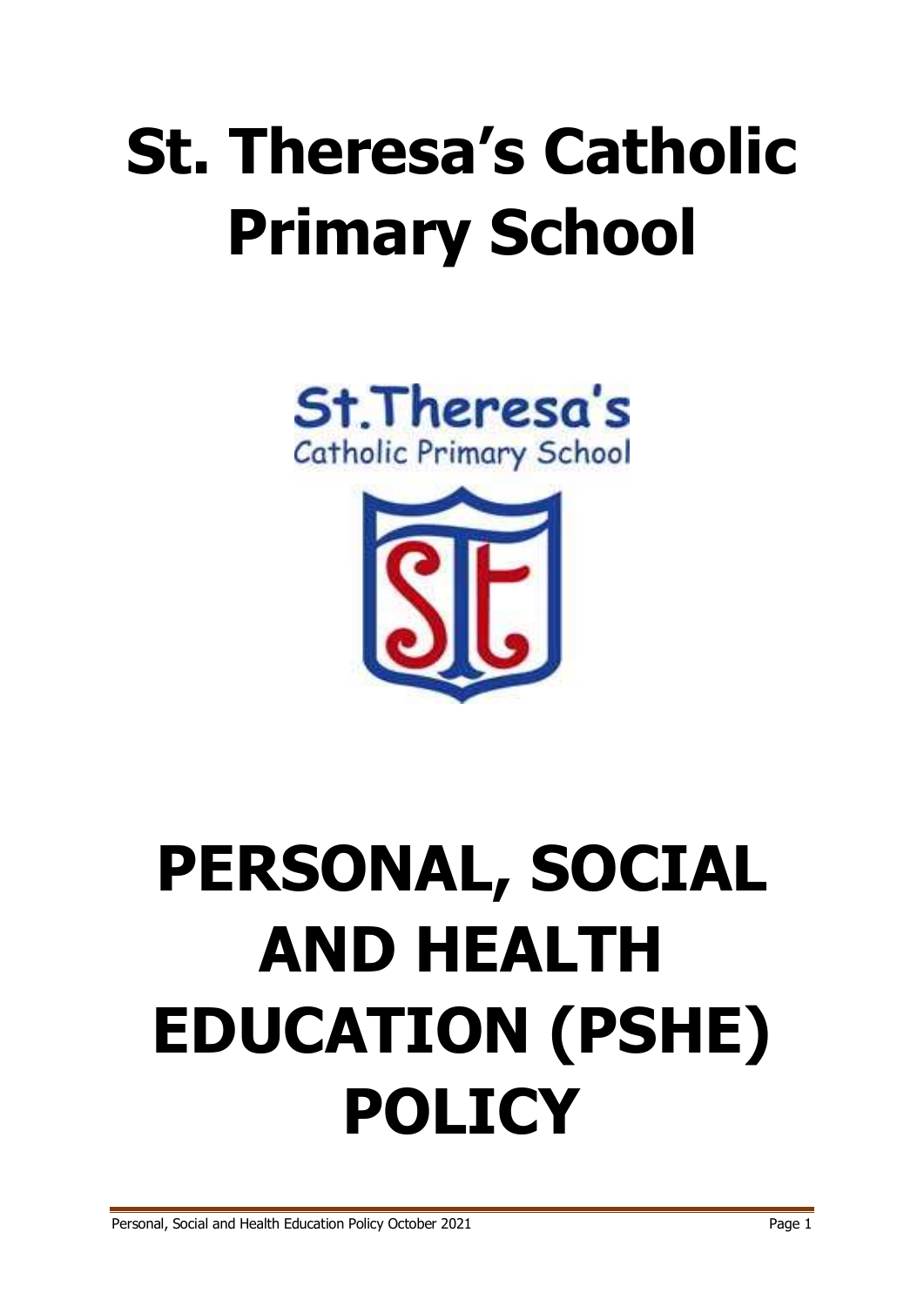"We learn together, we play together, we pray together, we grow together in the love of God"



Validation Grid

| <b>Title</b>                                      | Personal, Social and Health Education Policy                                                                                                                                 |  |  |  |
|---------------------------------------------------|------------------------------------------------------------------------------------------------------------------------------------------------------------------------------|--|--|--|
| <b>Author</b>                                     | Barbara Costa                                                                                                                                                                |  |  |  |
| <b>Associate Author</b>                           | N/A                                                                                                                                                                          |  |  |  |
| <b>Committee</b>                                  | <b>RE</b>                                                                                                                                                                    |  |  |  |
| <b>Target Audience</b>                            | All staff                                                                                                                                                                    |  |  |  |
| <b>Stakeholders</b><br><b>Consulted</b>           | All staff                                                                                                                                                                    |  |  |  |
| <b>Curriculum / Non</b><br><b>Curricular</b>      | Curricular                                                                                                                                                                   |  |  |  |
| <b>Associated Policies /</b><br><b>Documents</b>  | Religious Education, Behaviour, Anti-Bullying,<br>SEND, Relationships and Sex Education, Equality,<br>Drugs and Alcohol, Online Safety, Child Protection<br>and Safeguarding |  |  |  |
| <b>New Policy or Review</b><br>of Existing Policy | <b>New</b>                                                                                                                                                                   |  |  |  |
| <b>Date of Submission</b>                         | October 2021                                                                                                                                                                 |  |  |  |
| <b>Date for Review</b>                            | October 2023                                                                                                                                                                 |  |  |  |
| <b>Review Term</b>                                | 2 years                                                                                                                                                                      |  |  |  |
| <b>Statutory</b>                                  | <b>No</b>                                                                                                                                                                    |  |  |  |

Headteacher DWDWN Barbara Costa

Chair of Governors **Fiona** Kering Chair of Governors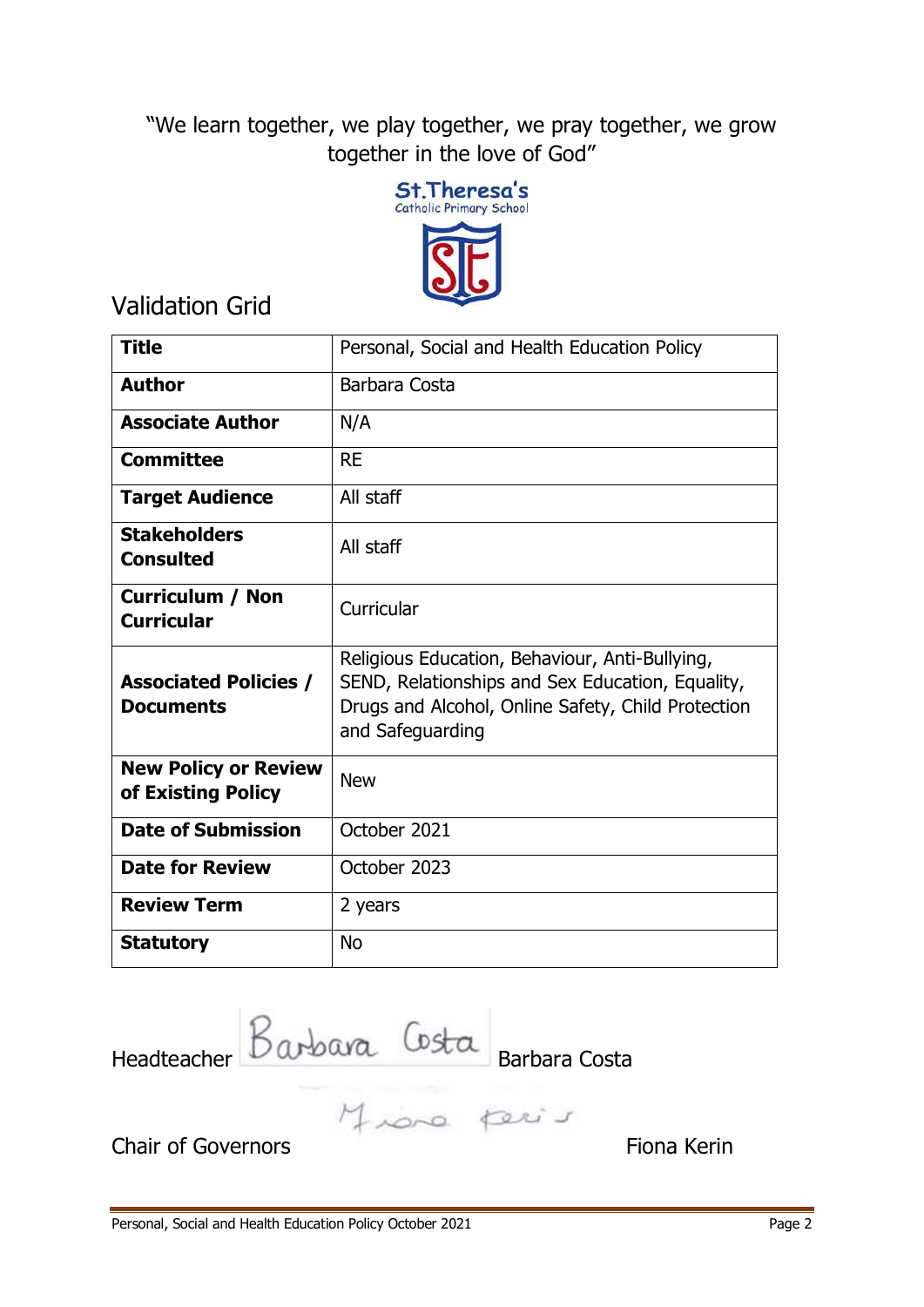### Contents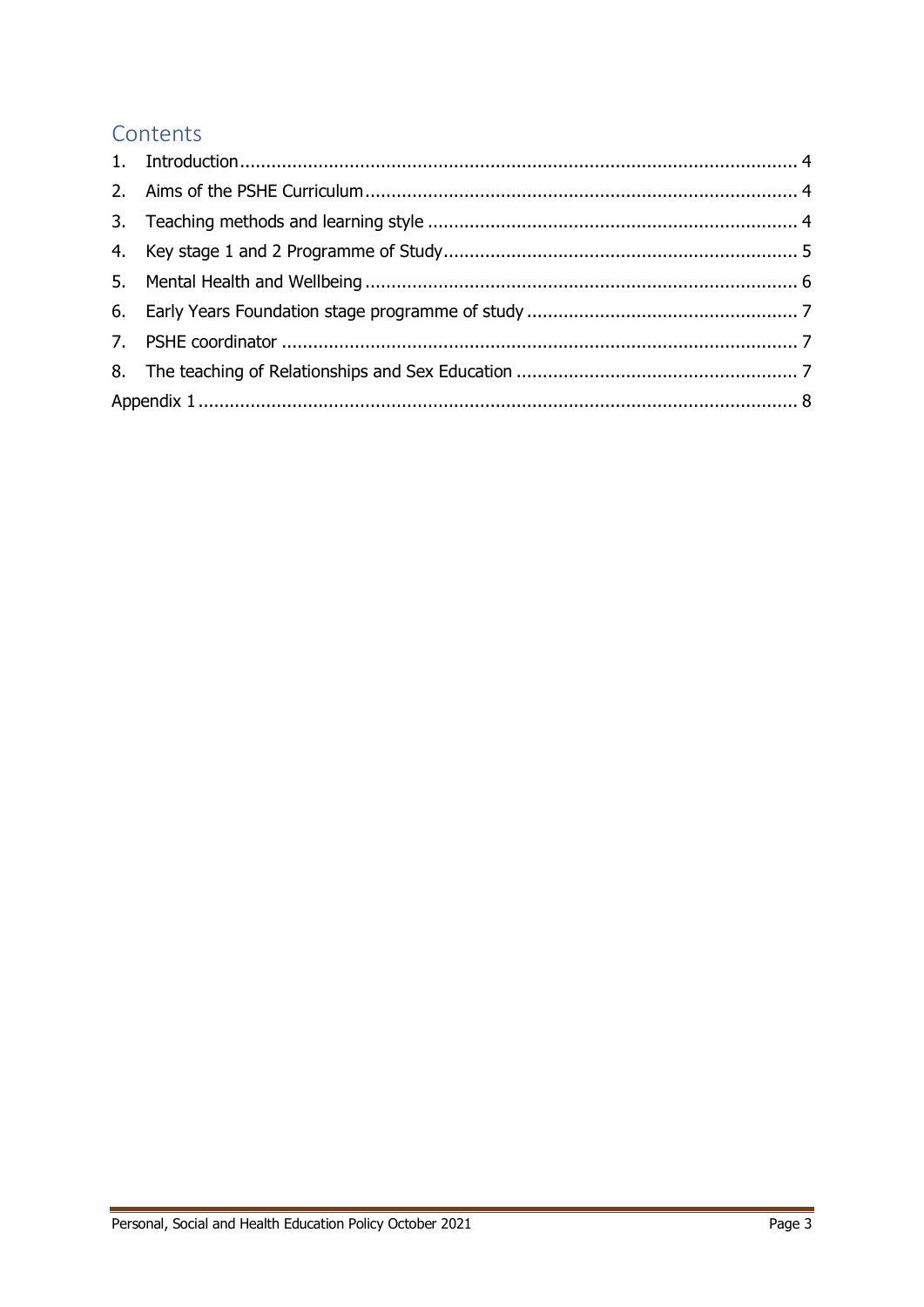#### <span id="page-3-0"></span>**1. Introduction**

This Personal, Social and Health Education (PSHE) policy, in action, will provide a stimulating, high quality learning experience within a safe and happy environment for all our pupils in their own learning, developing skills and knowledge for today and tomorrow. It will create a rich and balanced learning culture which develops the individual academically, morally, spiritually and culturally. It will provide opportunities to enable children to develop skills; to investigate, make sense of and communicate with the world around them, in order to become responsible, active, safe and healthy members of the community.

#### <span id="page-3-1"></span>**2. Aims of the PSHE Curriculum**

Pupils will learn to:

- Understand what constitutes a healthy lifestyle.
- Understand safety issues, both in real life and online.
- Understand the dangers they may face, both in and around school and beyond, and be provided with the means to keep themselves safe.
- Understand the law and consequences of risky behaviours.
- Develop responsibility and independence within school which they will take forward into society in their working lives.
- Respect other people, in particular, learning to respect the different cultural / ethnic / religious / gendered viewpoints of others in our school community and the wider world.
- Understand what constitutes 'socially acceptable' behaviour at school and in society.
- Be a constructive member of society.
- Understand democracy.
- Develop good relationships with peers and adults.
- Develop self-confidence, self-esteem and self-worth.
- Make positive, informed choices as they make their way through life.
- Understand that they have a right to speak up about issues or events, and to respect other's right to do the same.

#### <span id="page-3-2"></span>**3. Teaching methods and learning style**

A range of teaching and learning styles will be used to teach PSHE. These include:

- Circle time activities and class discussions
- Reflection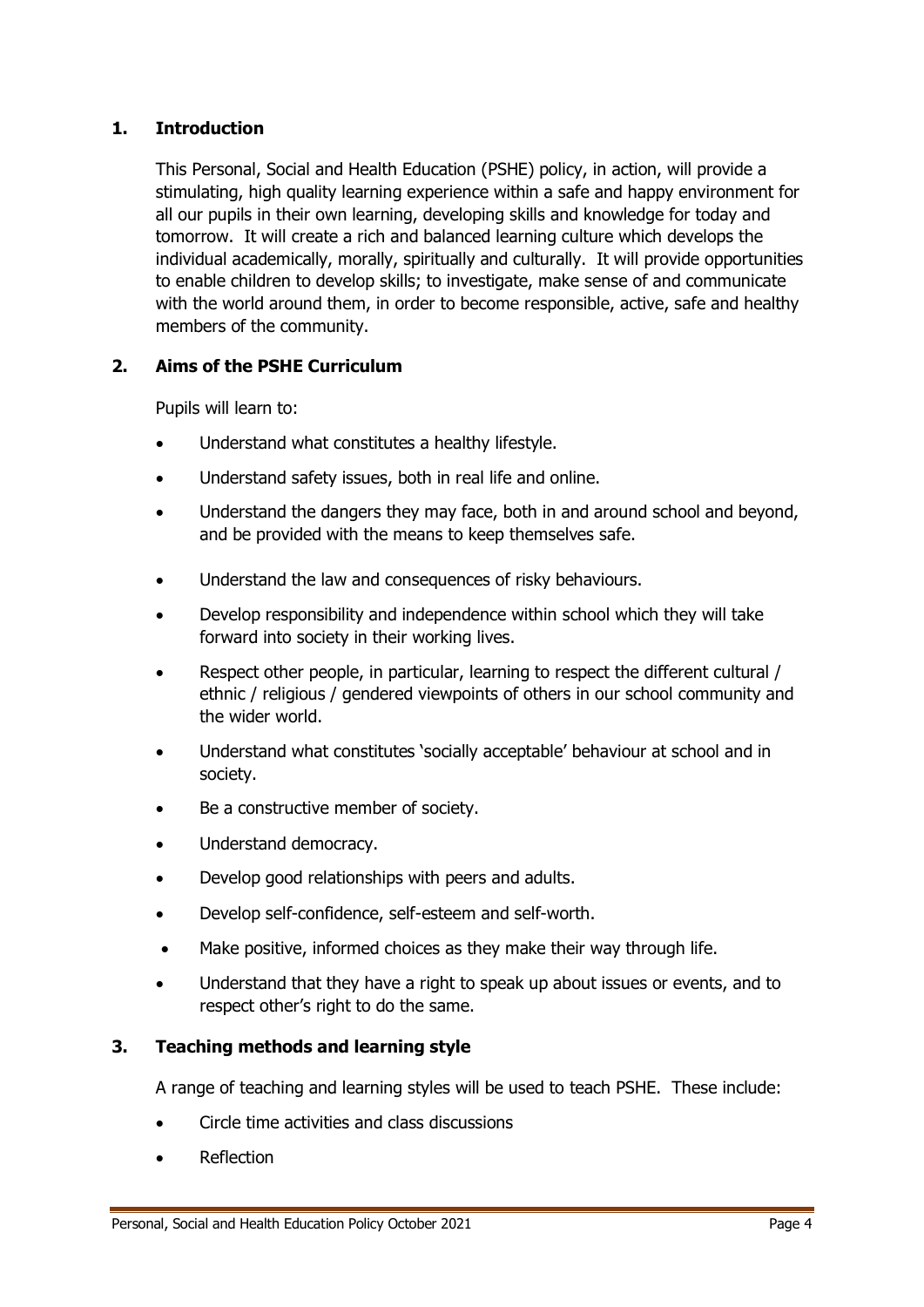- Role-play and drama, story-telling, games, etc.
- Visits and visitors when appropriate
- Time allocated in the classroom for lessons to be taught
- Use of ICT, DVDs
- Reports from the school councils
- Class teaching and group work
- Individual work when appropriate
- Whole school focus through our themes

We will use visiting speakers, such as health workers and the police, to broaden the curriculum and share their real life experiences. Any such speakers must be closely monitored by the class teacher who should use their professional judgment to end a speech if they consider it to contravene any of the aims of this policy or the values of our school.

#### <span id="page-4-0"></span>**4. Key stage 1 and 2 Programme of Study**

The programme will cover:

- What is meant by a healthy lifestyle.
- How to maintain physical, mental and emotional health and wellbeing.
- How to manage risks to physical and emotional health and wellbeing.
- Ways of keeping physically and emotionally safe.
- Managing change, including puberty, transition and loss.
- How to make informed choices about health and wellbeing and to recognise sources of help with this.
- How to respond in various emergencies.
- Identifying different influences on health and wellbeing.
- How to develop and maintain a variety of healthy relationships within a range of social / cultural contexts.
- How to recognise and manage emotions within a range of relationships.
- How to recognise risky or negative relationships including all forms of bullying and abuse, as well as how to respond to these and ask for help.
- How to respect equality and diversity in relationships.
- Respect for the self and others, and the importance of responsible behaviours and actions.
- Rights and responsibilities as members of families, other groups and ultimately, as citizens.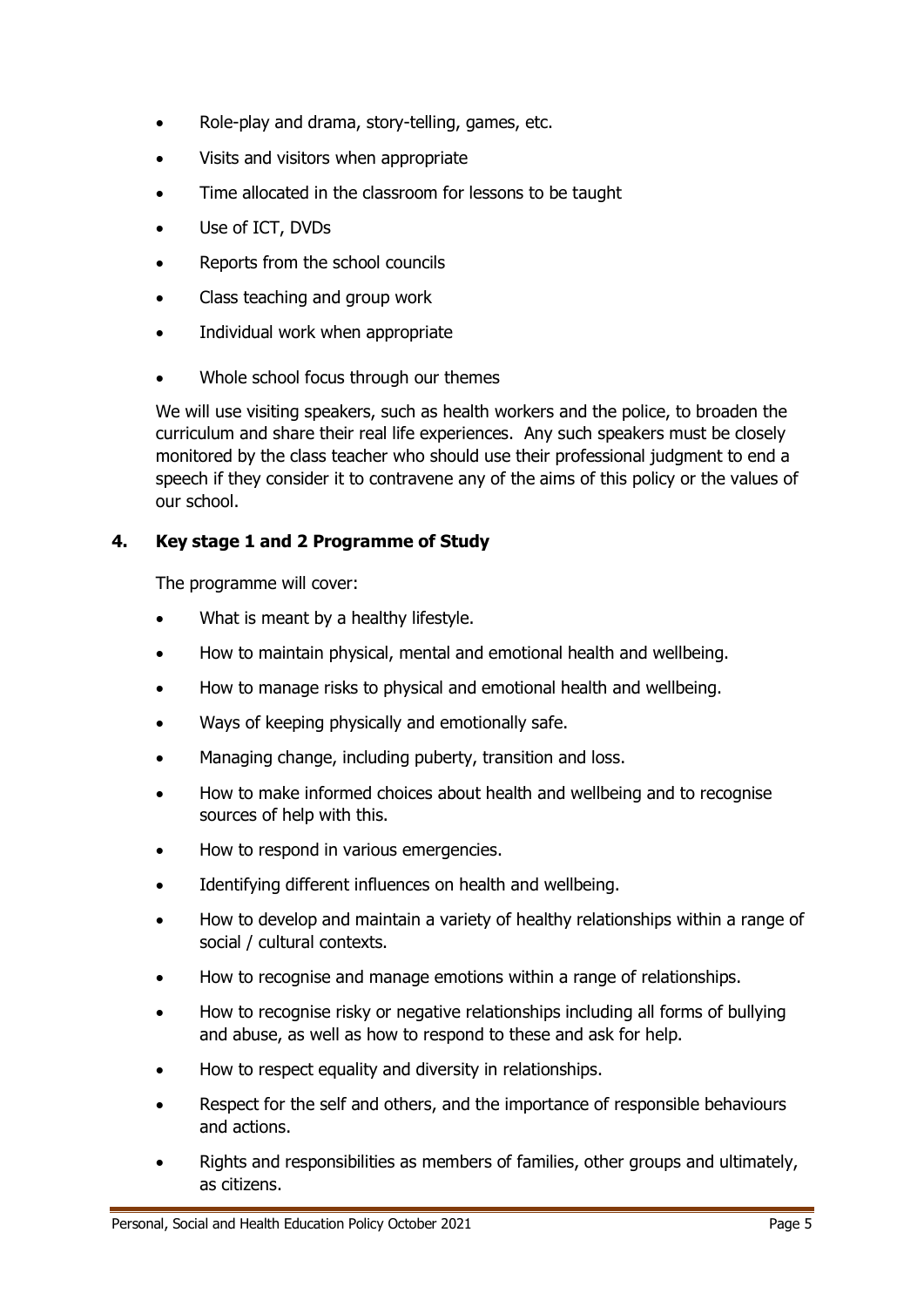- Different groups and communities, and how to respect equality and be a productive member of a diverse community.
- The importance of respecting and protecting the environment.
- Where money comes from, keeping it safe and the importance of managing it effectively.
- How money plays an important part in people's lives.
- A basic understanding of enterprise.

All of the above will be covered through the use of the Barnet Health and Wellbeing framework (Appendix 1); this can also be found on the school website: https://www.st-theresas.barnet.sch.uk/

#### <span id="page-5-0"></span>**5. Mental Health and Wellbeing**

Pupils will be taught that:

- That mental wellbeing is a normal aspect of daily life, in the same way as physical health
- That there is a normal range of emotions (e.g. happiness, sadness, anger, fear, nervousness, surprise) and scale of emotions that all humans experience in relation to different experiences and situations
- How to recognise and talk about their emotions, including having varied vocabulary of words to use when talking about their own and others' feelings
- How to judge whether what they are feeling and how they are behaving is appropriate and proportionate
- The benefits of physical exercise, time outdoors, community participation, voluntary and service-based activity on mental wellbeing and happiness
- Simple self-care techniques, such as the importance of rest, spending time with family and friends and the benefits of hobbies and interests
- Isolation and loneliness can affect children and so it is very important for children to discuss their feelings with an adult and seek support
- That bullying (including cyberbullying) has a negative and often lasting impact on mental wellbeing
- Where and how to seek support (including recognising the triggers for seeking support), including whom in the school they should contact if they are worried about their own or someone else's mental wellbeing or ability to control their emotions (including issues arising online)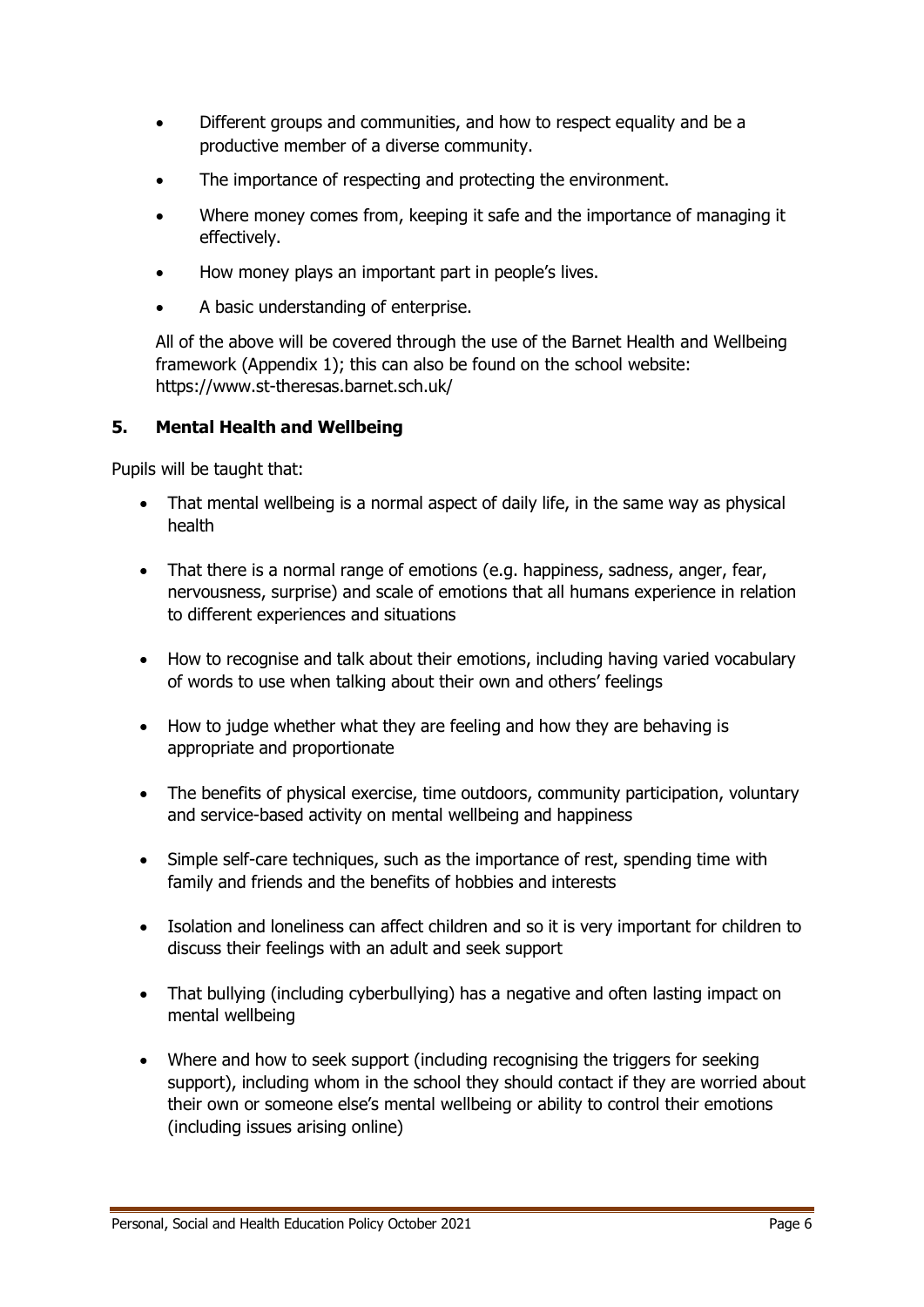It is common for people to experience mental ill health. For many of these people, the problems can be resolved if the right support is made available, especially if accessed early enough

The school will recognise and celebrate World Mental Health day.

The school will also arrange additional support for pupils where appropriate (e.g. referral to Counsellor/Family Therapy etc.).

#### <span id="page-6-0"></span>**6. Early Years Foundation stage programme of study**

The foundation stage will still follow the Social and Emotional Aspects of Learning programme

- Learning about themselves
- Friendships and how to resolve issues
- Respect for self and others
- Basic personal hygiene such as washing hands and brushing teeth. This will be covered through the Early Years Curriculum.

#### <span id="page-6-1"></span>**7. PSHE coordinator**

The PSHE coordinator will:

- Raise awareness amongst teachers and other staff of their contribution to the pupils' personal and social development.
- Agree the overall aims, objectives and priorities of the PSHE curriculum.
- Establish a shared view of best practice to which all pupils are entitled.
- Develop and review this policy.
- Agree the priorities for pupils' personal and social development.
- Identify the major opportunities for meeting these priorities across the curriculum.
- Provide appropriate support and training for all staff.
- Monitor the PSHE programme including the use of outside agencies.
- Evaluate the PSHE programme via an annual pupils' questionnaire.
- Carry out a continuous process of review and development of the programme as part of the annual cycle of school improvement.
- Attend relevant courses and network meetings.

#### <span id="page-6-2"></span>**8. The teaching of Relationships and Sex Education**

Please see the Relationships and Sex Education Policy.